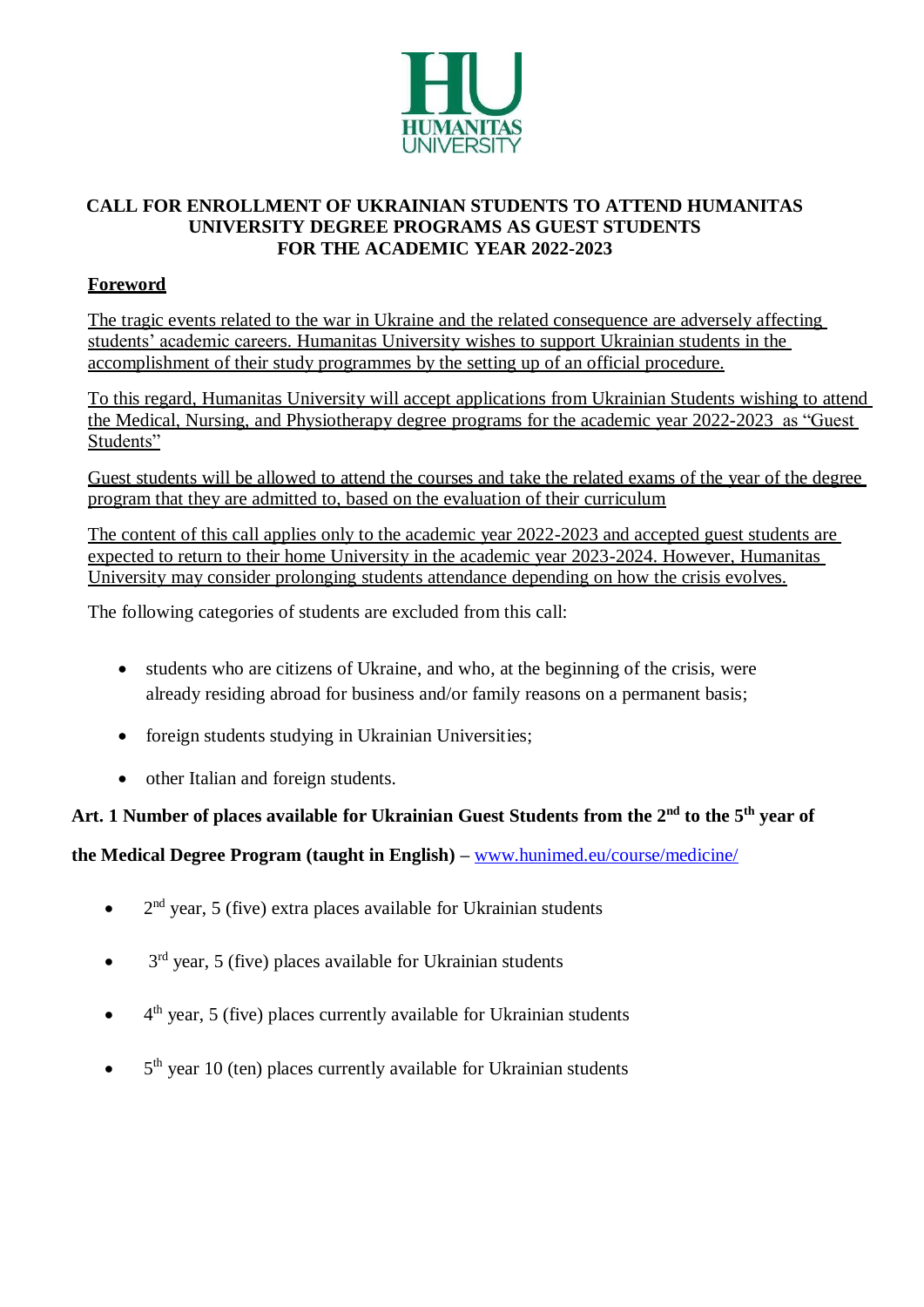#### **Nursing Degree Program (taught in Italian) –** www.hunimed.eu/course/nursing/

- 2nd year, 10 (ten) places available for Ukrainian students
- 3rd year, 10 (ten) places available for Ukrainian students

#### **Physiotherapy Degree Program (taught in Italian) –** [www.hunimed.eu/course/physiotherapy/](http://www.hunimed.eu/course/physiotherapy/)

- 2 year, 3 (three) places available for Ukrainian students
- 3 year, 5 (five) places-available for Ukrainian students

#### **Art. 2 Selections of applicants.**

Applications for all degree programs will be evaluated on a first come first served basis until all the available places are filled.

#### **For Medical Students**

Application will be accepted:

- only if the incoming degree is in Medicine. The incoming University and its Medical Program must be fully recognized by the Ukraine Higher Education system.
- on the basis of the incoming curriculum.

Annex 1 provides an outline of the curriculum of the Medical Degree program and it should be used by prospective guest students to evaluate compatibility with the incoming university curriculum.

Applications will be evaluated by the Dean of the Medical School.

#### **For Nursing and Physiotherapy students**

Application will be accepted:

- only if the incoming degree is in Nursing or Physiotherapy
- on the basis of the incoming curriculum

Applications will be evaluated by the Dean of the Nursing and Physiotherapy Degree programs.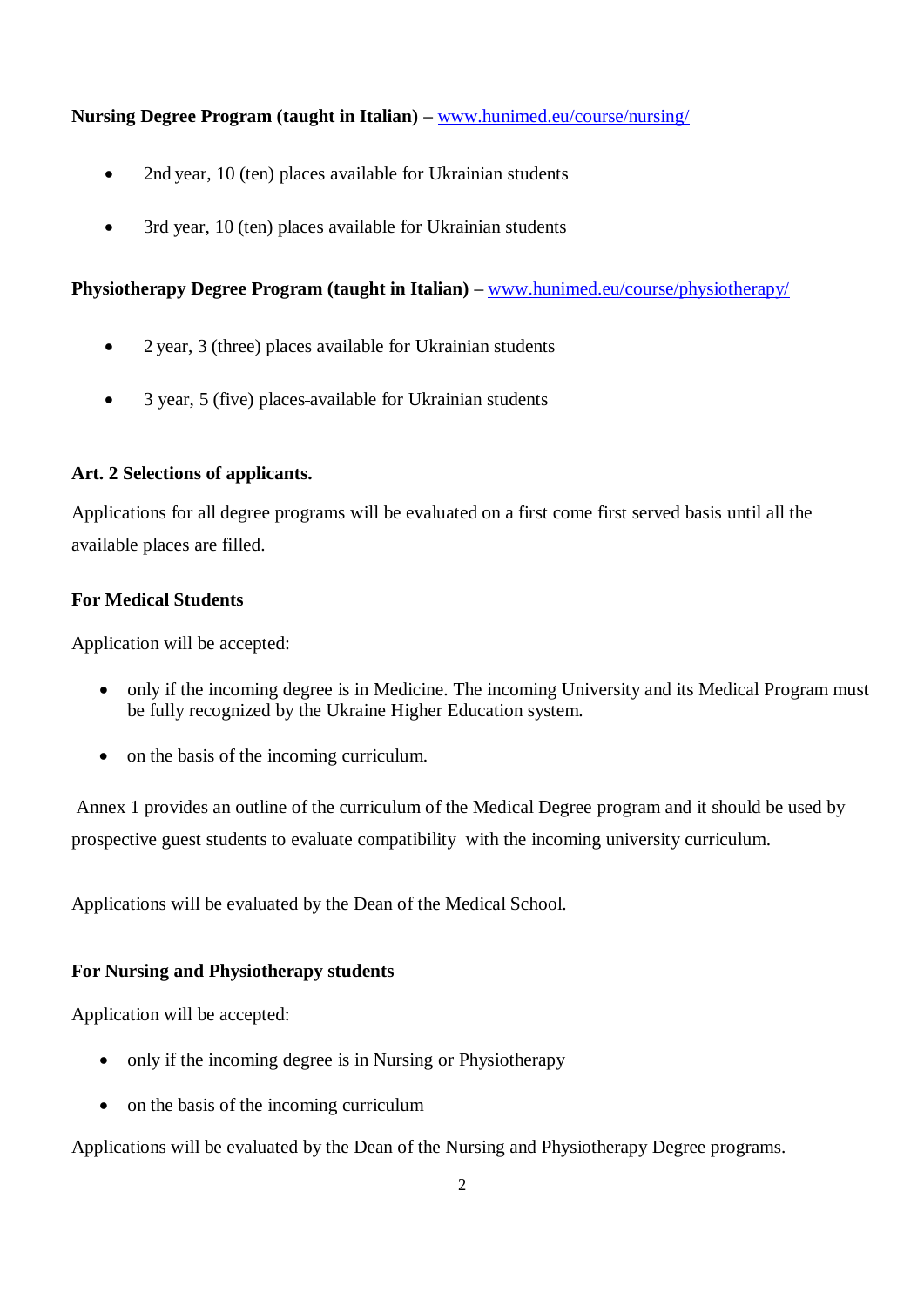During the evaluation process for all the degree programs, an applicant's overall situation and how badly he/she is affected by the conflict will be also taken into consideration

Selected students must confirm acceptance of admission by replying to the e-mail within 2 working days from receipt of e-mail.

#### **Language requirements**

Guest students will be required to follow the Italian courses provided by the University.

A good command of English is required for Medical Degree Program.

#### **Art. 3 Applications and admissions**

Applications must be carried out exclusively online from Monday  $2<sup>nd</sup>$  May to Monday 16<sup>th</sup> May 2022

#### **[www.hunimed.eu/ukrainian-students-transfer-form/](http://www.hunimed.eu/ukrainian-students-transfer-form/)**

#### **No fee is required**

#### **Art. 4 Scholarships for Ukrainian Guest Students**

All Ukrainian students admitted to Humanitas University as Guest Students for the academic year 2022- 2023 will be awarded a scholarship including:

- total exemption from the tuition fee;
- an accommodation package for 12 months from day of arrival (20 places available).
- Meals (lunch and dinner)at the University and Hospital Dining Hall

#### **Art. 5 Students arriving before the beginning of the academic year 2022-2023**

Students arriving before the beginning of the academic year 2022-2023 can the courses of Humanitas University as "auditors" in order to become acquainted with the University and its programs. They can also enroll on single courses.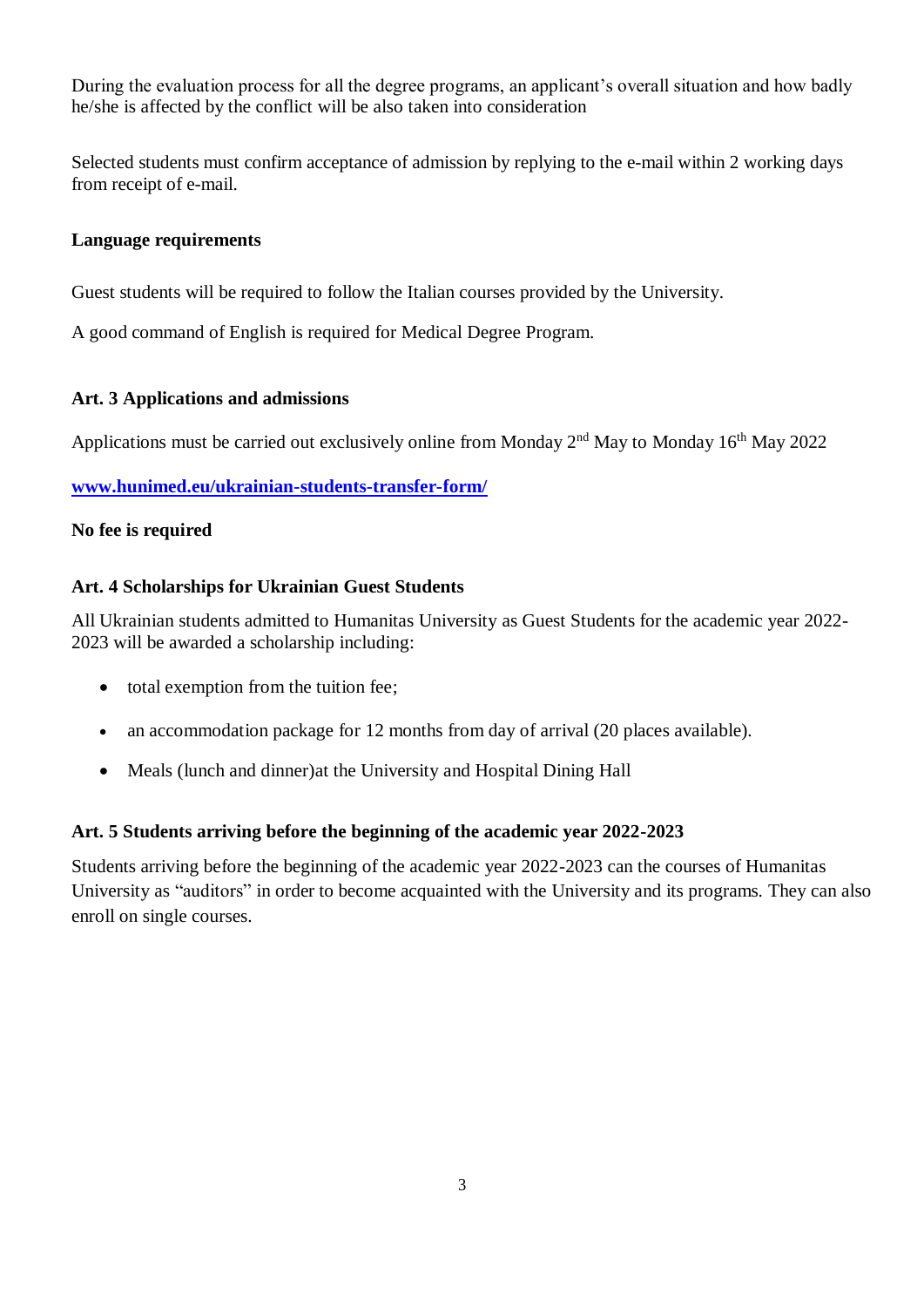### **ANNEX 1 Medical Degree Program Curriculum**

Starting from academic year 2021-2022 Humanitas University ha partially redesigned the study curriculum. Guest students of 2<sup>nd</sup> Year will follow the curriculum reported in Table 1 and Table 2 Guest students from 3<sup>rd</sup> year onward will follow the curriculum reported in Table 3 - Table 7

# **Curriculum for Guest Students of the 2nd year**

## **Table 1 (First Year HU Study Plan)**

| <b>COURSE TEACHING</b>                                          | <b>CFU</b> | <b>MODULES</b>         | <b>CFU</b> |
|-----------------------------------------------------------------|------------|------------------------|------------|
| PRINCIPLES OF THE LIVING                                        | 9          | <b>Medical Physics</b> | 3          |
| MATTER (1 <sup>ST</sup> SEMESTER)                               |            | Chemistry              | 6          |
| <b>BUILDING BODIES (1ST</b>                                     | 12         | Histology              | 6          |
| SEMESTER)                                                       |            | Anatomy                | 5          |
|                                                                 |            | Citology               |            |
|                                                                 |            | History of Medicine    | 1          |
| <b>BEING A MEDICAL DOCTOR</b><br>(1 <sup>ST</sup> SEMESTER)     | 4          | <b>Bioethics</b>       | 1          |
|                                                                 |            | Pedagogy               | 1          |
| THE CELL: MOLECULES AND<br>PROCESSES (2 <sup>ND</sup> SEMESTER) | 6          | Applied biology        | 6          |
| THE CELL: FUNCTIONS AND<br>CONTROL (2ND SEMESTER)               | 9          | Biochemistry           | 6          |
|                                                                 |            | Human Physiology       | 3          |
| <b>BODY ARCHITECTURE (2ND</b><br>SEMESTER)                      | 11         | Anatomy                | 10         |
|                                                                 |            | Radiology              | 1          |
| <b>BEING A MEDICAL DOCTOR</b><br>(2ND SEMESTER)                 | 3          | Pedagogy               |            |
|                                                                 |            | General Psychology     |            |
|                                                                 |            | Clinical Psychology    |            |
| <b>Total</b>                                                    | 54         |                        |            |

#### **Table 2 (Second Year HU Study Plan)**

| <b>COURSE TEACHING</b>          | <b>CFU</b> | <b>MODULES</b>                      | <b>CFU</b>     |
|---------------------------------|------------|-------------------------------------|----------------|
| <b>BODY AT WORK 1</b>           | 12         | Human Physiology                    | 5              |
|                                 |            | Biochemistry                        | $\overline{2}$ |
|                                 |            | Neuroanatomy                        | 3              |
|                                 |            | <b>Medical Physics</b>              | $\overline{c}$ |
| MOLECULAR MEDICINE AND          | 8          | Genetics                            | 4              |
| COMPUTATIONAL BIOLOGY           |            | Molecular Biology                   | 4              |
| <b>MECHANISM OF DESEAS I</b>    | 9          | General Pathology and<br>immunology | 6              |
|                                 |            | Microbiology                        | 3              |
|                                 |            | General Pathology and<br>Immunology | 7              |
| <b>MECHANISM OF DISEASES II</b> | 10         | Microbiology                        | 3              |
| <b>BODY AT WORK 2</b>           | 13         | Human Physiology                    | 8              |
|                                 |            | Anatomy                             |                |
|                                 |            | Biochemistry                        | 3              |
|                                 |            | <b>Medical Physics</b>              |                |
| <b>Total</b>                    | 52         |                                     |                |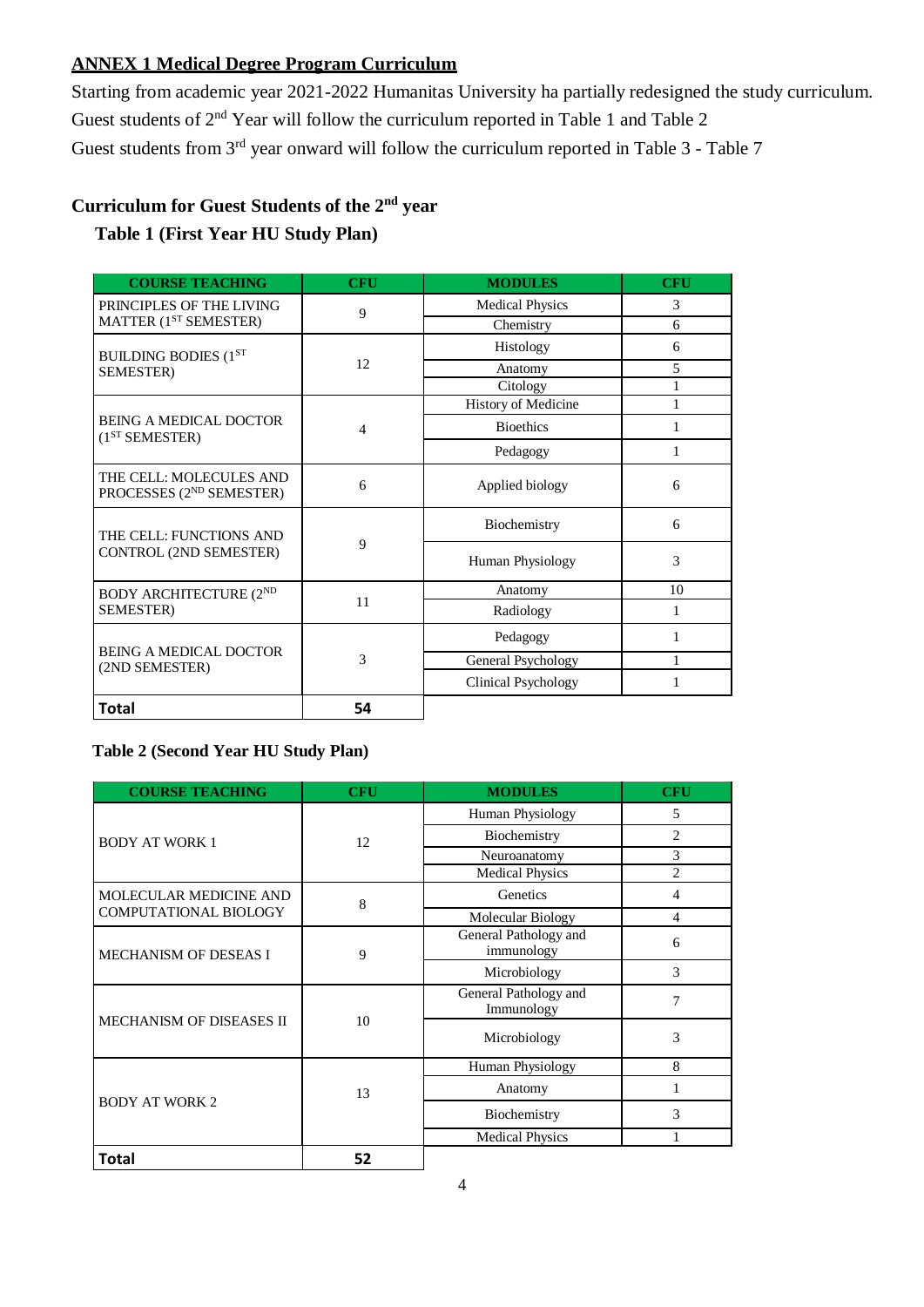# **Curriculum for Guest Students of the 3rd year onward**

### **Table 3 (First Year HU Study Plan)**

| <b>COURSE TEACHING</b>            | <b>CFU</b> | <b>MODULES</b>                  | <b>CFU</b>     |
|-----------------------------------|------------|---------------------------------|----------------|
| PRINCIPLES OF THE LIVING          | 9          | <b>Medical Physics</b>          | 3              |
| MATTER (1 <sup>ST</sup> SEMESTER) |            | Chemistry                       | 6              |
| <b>BUILDING BODIES</b>            |            | <b>Histology and Embryology</b> | 6              |
| (1ST SEMESTER)                    | 11         | Human Anatomy                   | 5              |
| <b>BEING A MEDICAL</b>            | 4          | History of Medicine             |                |
| DOCTOR (1ST                       |            | <b>Bioethics</b>                |                |
| SEMESTER)                         |            | General pedagogy                |                |
|                                   |            | Biochemistry                    |                |
| THE CELL:                         | 19         | Applied biology                 | 6              |
| <b>MOLECULES AND</b>              |            | Cytology                        |                |
| PROCESSES (ANNUAL)                |            | Molecular biology               | 5              |
|                                   |            | Genetics                        | $\mathfrak{D}$ |
| <b>BODY ARCHITECTURE</b>          |            |                                 |                |
| (2ND SEMESTER)                    | 9          | Human anatomy                   | 9              |
|                                   |            |                                 |                |
| <b>TOTAL</b>                      | 52         |                                 |                |

# **Table 4 (Second Year HU Study Plan)**

| <b>COURSE TEACHING</b> | CFU | <b>MODULES</b>        | <b>CFU</b> |
|------------------------|-----|-----------------------|------------|
|                        |     | Human physiology      |            |
| BODY AT WORK $1(1ST)$  | 14  | Biochemistry          | 2          |
| <b>SEMESTER</b> )      |     | Neuroanatomy          |            |
|                        |     | Medical physics       | ↑          |
|                        |     | General pathology and | 14         |
| MECHANISM OF DISEASES  |     | Immunology            |            |
| (ANNUAL)               | 22  | Microbiology          | 6          |
|                        |     | Genetics              | ↑          |
|                        |     | Human physiology      |            |
| BODY AT WORK $2(2ND$   | 15  | Biochemistry          |            |
| <b>SEMESTER</b> )      |     | Human anatomy         |            |
|                        |     | Medical physics       |            |
| TOTAL                  | 51  |                       |            |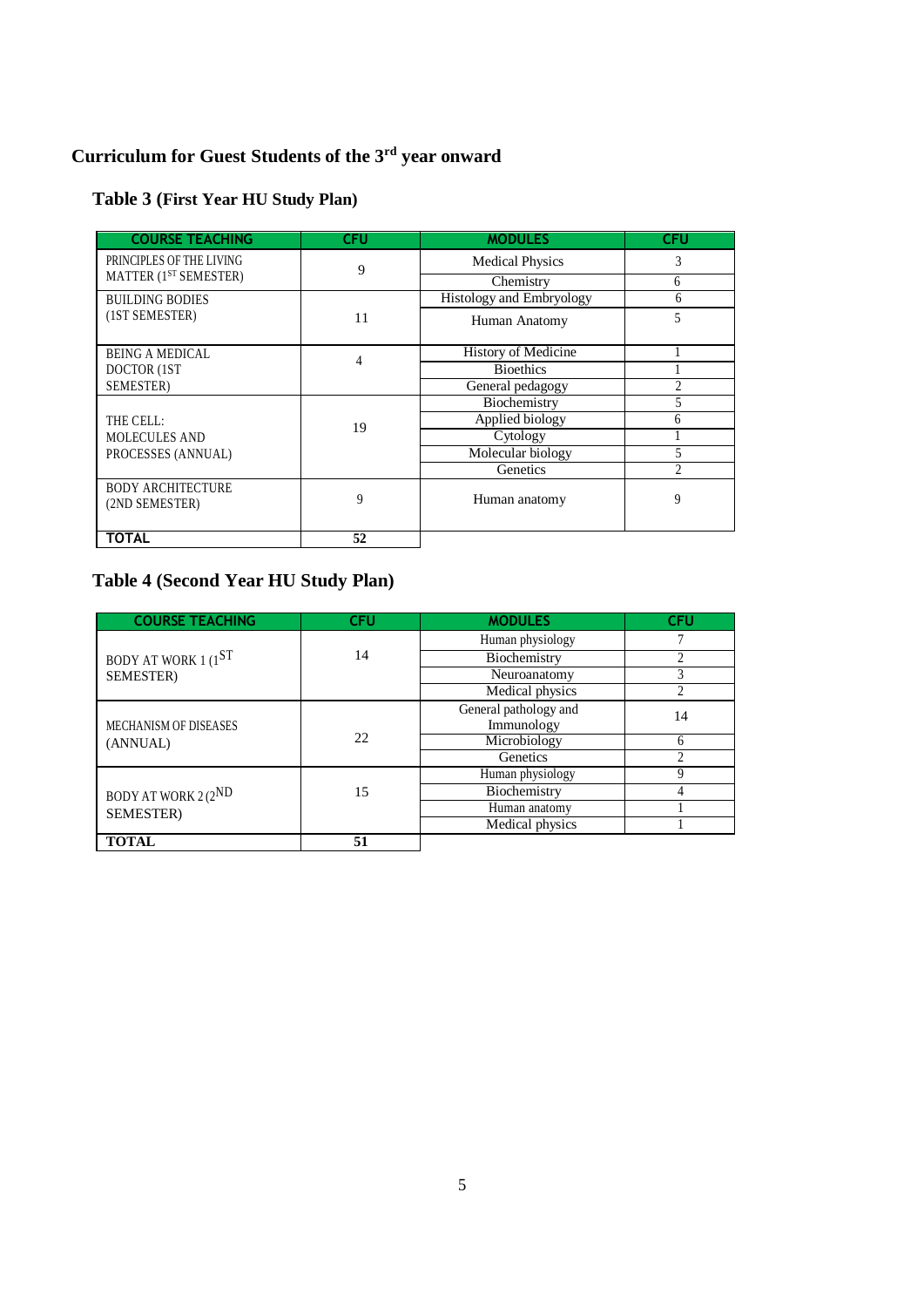# **Table 5 (Third Year HU Study Plan)**

| <b>COURSE TEACHING</b>     | <b>CFU</b>     | <b>MODULES</b>                | <b>CFU</b>     |
|----------------------------|----------------|-------------------------------|----------------|
|                            |                | Clinical biochemistry         | $\overline{c}$ |
| <b>FOUNDATIONS FOR</b>     | 7              | Pharmacology                  | 3              |
| SYSTEM DISEASES (1ST       |                | Pathology                     | 1              |
| SEMESTER)                  |                | Radiology                     | 1              |
|                            |                | Cardiovascular diseases       | 5              |
|                            |                | Nephrology                    | $\overline{4}$ |
|                            |                | Pharmacology                  | $\overline{2}$ |
| SYSTEM DISEASES $1(1ST)$   | 17             | Pathology                     | $\overline{2}$ |
| <b>SEMESTER</b> )          |                | Internal medicine             | 1              |
|                            |                | General surgery               |                |
|                            |                | Radiology                     |                |
|                            |                | Urology                       |                |
| <b>COMMUNICATION</b>       |                | General psychology            | $\overline{2}$ |
|                            | $\overline{4}$ | Clinical psychology           |                |
| SKILLS(ANNUAL)             |                | Internal medicine             |                |
|                            |                | Pharmacology                  |                |
| SYSTEM DISEASES 1 (2ND     |                | Radiology                     |                |
| SEMESTER)                  | 13             | <b>Blood</b> diseases         | $\overline{4}$ |
|                            |                | Pathology                     |                |
|                            |                | Internal medicine             |                |
|                            |                | General surgery               | 1              |
|                            |                | Respiratory diseases          | 4              |
|                            |                | Otorhinolaryngological        | $\overline{c}$ |
|                            |                | diseases                      |                |
| <b>HEAD AND NECK</b>       | 8              | Odontostomatological diseases | 2              |
| (2 <sup>ND</sup> SEMESTER) |                | Opthalmological diseases      | $\overline{c}$ |
|                            |                | Human anatomy                 | 1              |
|                            |                | Human physiology              |                |
| <b>BIOSTATISTICS (2ND</b>  | $\overline{4}$ | <b>Biostatistics</b>          | 4              |
| <b>SEMESTER</b> )          |                |                               |                |
| <b>TOTAL</b>               | 53             |                               |                |

# **Table 6 (Fourth Year HU Study Plan)**

| <b>COURSE TEACHING</b>                                         | <b>CFU</b>     | <b>MODULES</b>          | <b>CFU</b>     |
|----------------------------------------------------------------|----------------|-------------------------|----------------|
| <b>COMMUNICATION</b><br>SKILLS (1 <sup>ST</sup> SEMESTER)      | $\overline{2}$ | Clinical psychology     |                |
|                                                                |                | General psychology      |                |
|                                                                |                | Pharmacology            |                |
|                                                                |                | Radiology               |                |
| SYSTEM DISEASES 3 (1ST                                         |                | Gastroenterology        | 5              |
| <b>SEMESTER</b> )                                              | 17             | Endocrinology           | 4              |
|                                                                |                | Pathology               | $\overline{c}$ |
|                                                                |                | Internal medicine       | $\overline{c}$ |
|                                                                |                | General surgery         | $\overline{c}$ |
| <b>BONE AND JOINT</b>                                          |                | Orthopedics             | 4              |
| DISEASES (1 <sup>ST</sup>                                      | 6              | Rehabilitation medicine |                |
| <b>SEMESTER</b> )                                              |                | Radiology               |                |
| ICT FOR MEDICINE $(\overline{1^{ST}})$                         | $\mathcal{R}$  | <b>Informatics</b>      | $\overline{2}$ |
| <b>SEMESTER</b> )                                              |                | Hospital management     |                |
| <b>INFECTIOUS DISEASES</b>                                     | 6              | Infectious diseases     | 5              |
| $(2^{ND}$ SEMESTER)                                            |                | Clinical microbiology   |                |
| PATHOLOGY (2ND                                                 | 4              | Pathology               | 4              |
| <b>SEMESTER</b> )                                              |                |                         |                |
| <b>CLINICAL</b>                                                |                | Dermatology             | $\mathfrak{D}$ |
| <b>IMMUNOLOGY AND</b><br>DERMATOLOGY (2ND<br><b>SEMESTER</b> ) | 4              | Rheumatology            | 2              |